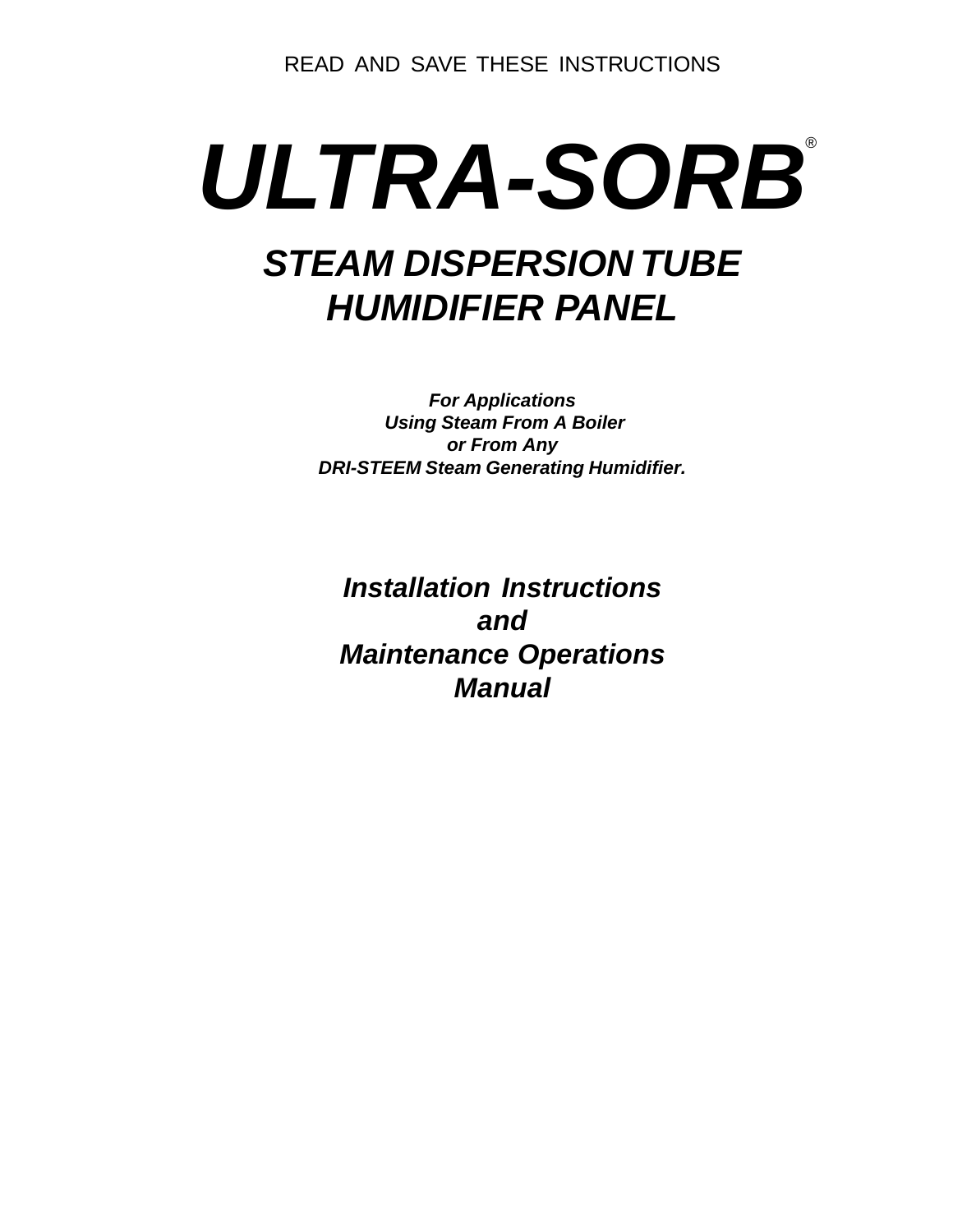### *TABLE OF CONTENTS*

### *TO THE PURCHASER AND THE INSTALLER*

Thank you for deciding to purchase DRI-STEEM Humidifier Company equipment. We have applied our best efforts to design and build this equipment to give you total satisfaction and many years of trouble free service. Avoiding certain pitfalls during installation and observing proper operating practices thereafter will assure you of achieving that objective. We therefore respectfully urge you to familiarize yourself with the contents of this bulletin.

### *DRI-STEEM Humidifier Company*

| <b>Assembly</b>                                            |
|------------------------------------------------------------|
|                                                            |
|                                                            |
| <b>Installation</b>                                        |
|                                                            |
| Placement of the Humidifier Within A System  7-8           |
|                                                            |
| ULTRA-SORB® Installation Inside An Air Handler $\ldots$ 10 |
| <b>Piping</b>                                              |
| When Supplying Steam From An Evaporative                   |
|                                                            |
|                                                            |
|                                                            |
|                                                            |
|                                                            |
|                                                            |
|                                                            |
|                                                            |
|                                                            |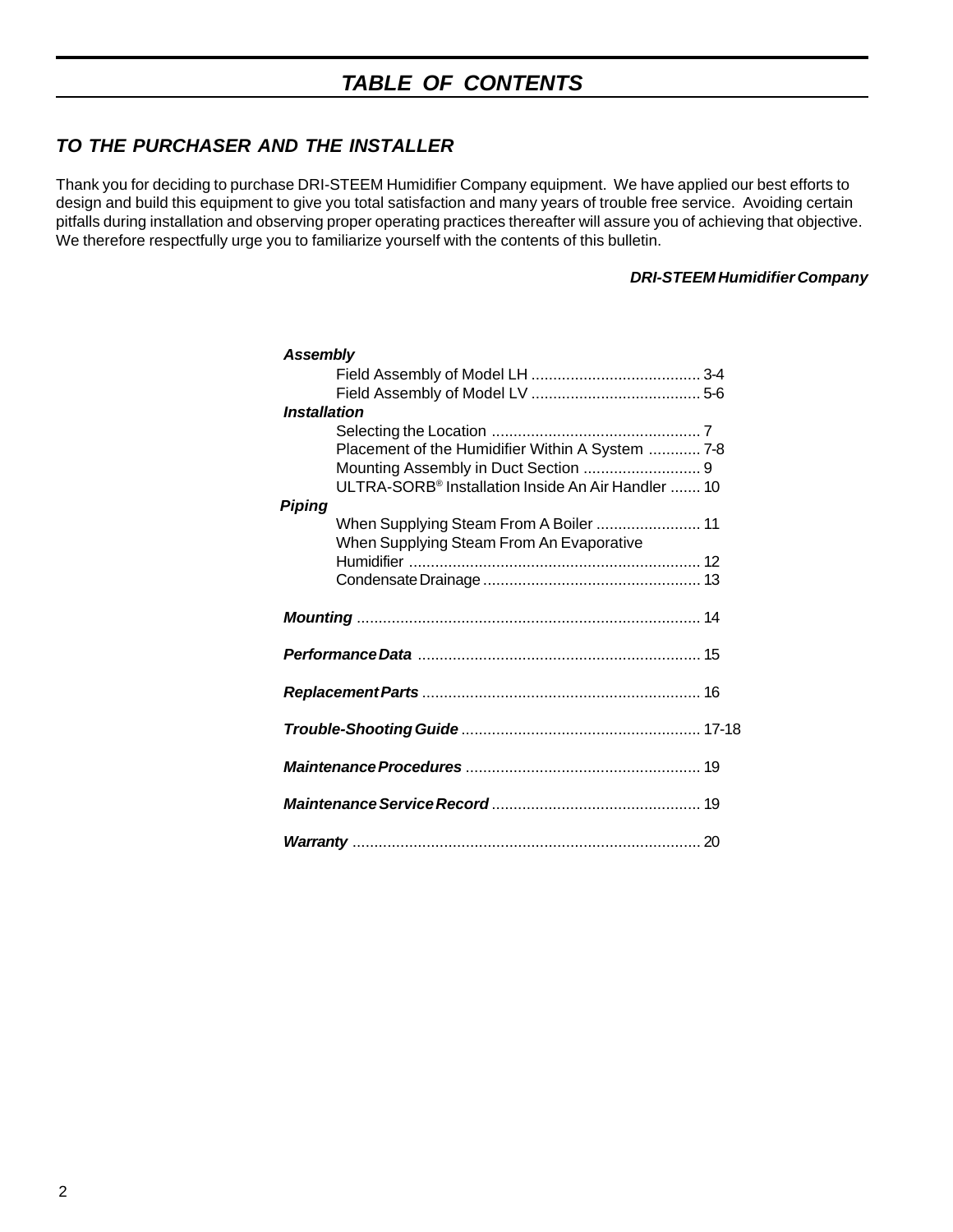#### *ULTRA-SORB Model LH Figure 1 Field Assembly* Condensate Header<br>Assembly (CHA) Supply Header<br>Assembly (SHA) Steam Inlet ╘ ᆯ Mounting Flange *View A-A*  $-1/4-20$  Bolts Tubelet Ħ Slip Coupling with<br>Internal Shoulder Mounting Flange OM-239  $1/4 - 20$  Bolt  $(8)$ Δ. Washer (8)  $\circ$  $1/4 - 20$  Nut (8) Dispersion Tube Δ Mounting Flange Slip Coupling W/O<br>Internal Shoulder 3/4" NPT Coupling 3/4" NPT Coupling

(Drain Connection)

### *Please Read Instructions While Assembling*

### *STEP 1 - Unpack*

Unpack the ULTRA-SORB components and verify that all items checked off as shipped on the packing list have been received by you.

Note that both the Supply Header Assembly (SHA) and the Condensate Header Assembly (CHA) have a ¾" half coupling for drain connection at one end (the SHA also has a steam inlet - nipple or tubing) for steam supply connection at the other end.

Refer to Figure 1 and arrange the components on the floor or some other large flat working surface, positioning them as indicated in Figure 1 with the SHA at the right and the CHA at the left.

#### *STEP 2 - Bolt the Mounting Flanges to the Supply Header Assembly (SHA)*

Refer to Figure 2 on page 4 and View A-A on page 3. Attach the two mounting flanges to the SHA as indicated using 1/4-20 bolts with the nuts only finger tightened.

#### *Continued on next page.*



(Drain Connection)

#### *ULTRA-SORB Humidifier Components*

| <b>Description</b>                                                      |        |
|-------------------------------------------------------------------------|--------|
| Supply Header Assembly (SHA) with<br>Internal Shouldered Slip Couplings | 1      |
| Condensate Header Assembly (CHA)                                        | 1      |
| <b>Mounting Flange</b>                                                  | 2      |
| Dispersion Tubes with Slip Couplings                                    | varies |
| $\frac{1}{4}$ -20 x $\frac{3}{4}$ " Bolt                                | 8      |
| $\frac{1}{4}$ -20 Nut                                                   | 8      |
| 1⁄4 lock Washer                                                         | 8      |

OM-238-1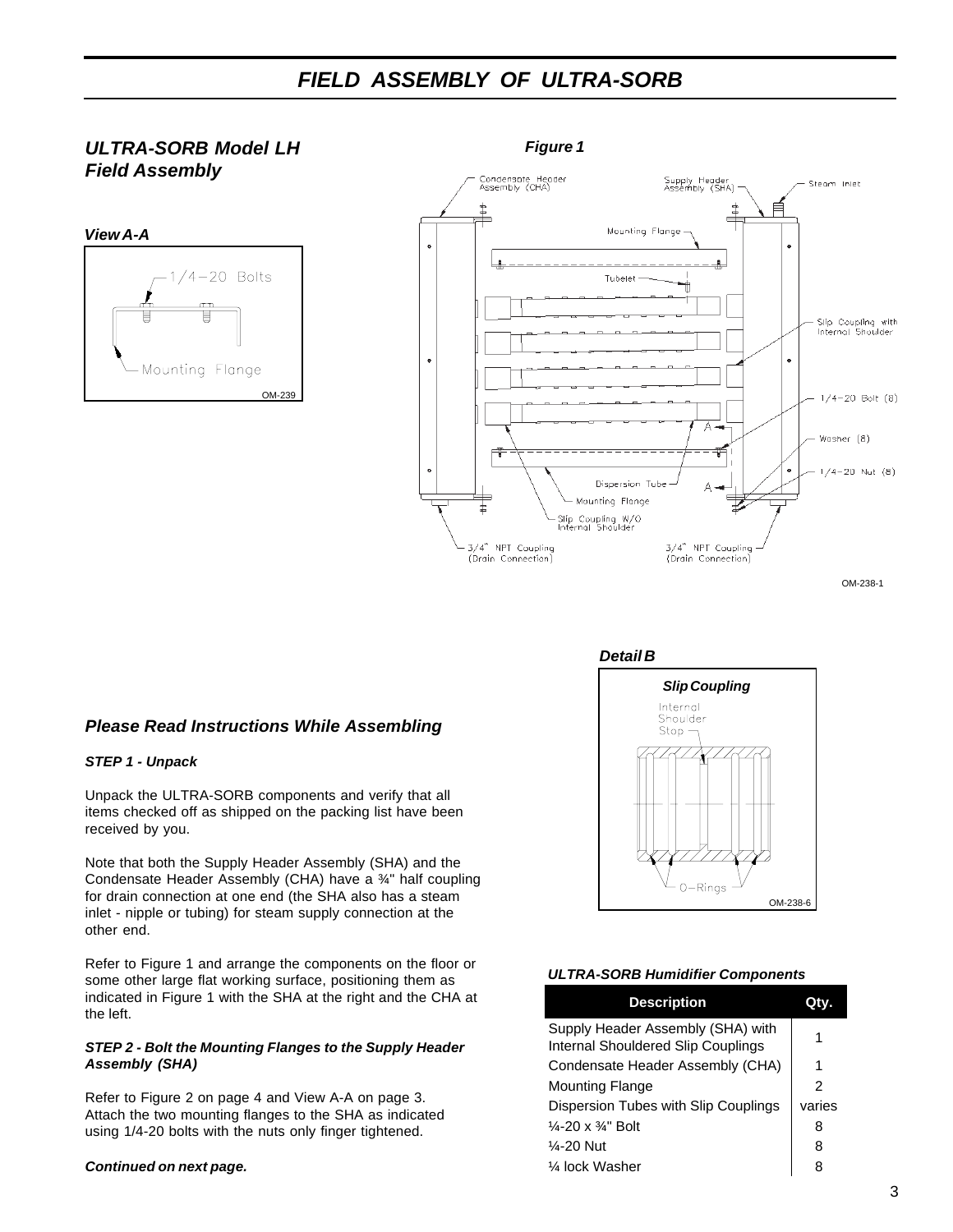#### *STEP 3 - Insert the Dispersion Tubes*

Refer to Figure 3. Insert the plain ends of the dispersion tubes into the slip couplings already mounted on the SHA (they are factory lubricated internally and if well aligned during insertion no further lubrication should be needed). Push and twist the tube in until it bottoms out on the internal shoulder stop of the adapter. See Detail B on previous page. CAUTION: Use care to avoid cutting the internal O-rings of the adapters.

#### *STEP 4 - Bolt the Mounting Flanges to the CHA*

Refer to Figure 4. First make sure that the slip couplings are pushed far enough onto the dispersion tubes to be at least flush with the tube ends and the 3/4" drain half coupling is properly oriented. Attach the mounting flanges using 1/4-20 bolts and leave the nuts finger tightened.

#### *STEP 5 - Slide the slip couplings onto the CHA outlets and orient the tubelets*

SUGGESTION: Gripping the ¾" drain connection with vise grip pliers and applying a back and forth rolling motion to the header will assist in sliding the slip couplings into place.

Refer to Figure 5. It may be necessary to push and twist the slip couplings onto the outlets. Again care must be taken to avoid cutting the internal O-rings. Slide the slip couplings on until they bottom out against the *stop disk*. The steam discharge orifices must be aimed so that they discharge the steam across (perpendicular to) the airstream. Rotate the tubes as needed to accomplish this.

After tightening the 1/4-20 bolts at all 4 corners the ULTRA-SORB panel is ready for installation. See page 7.





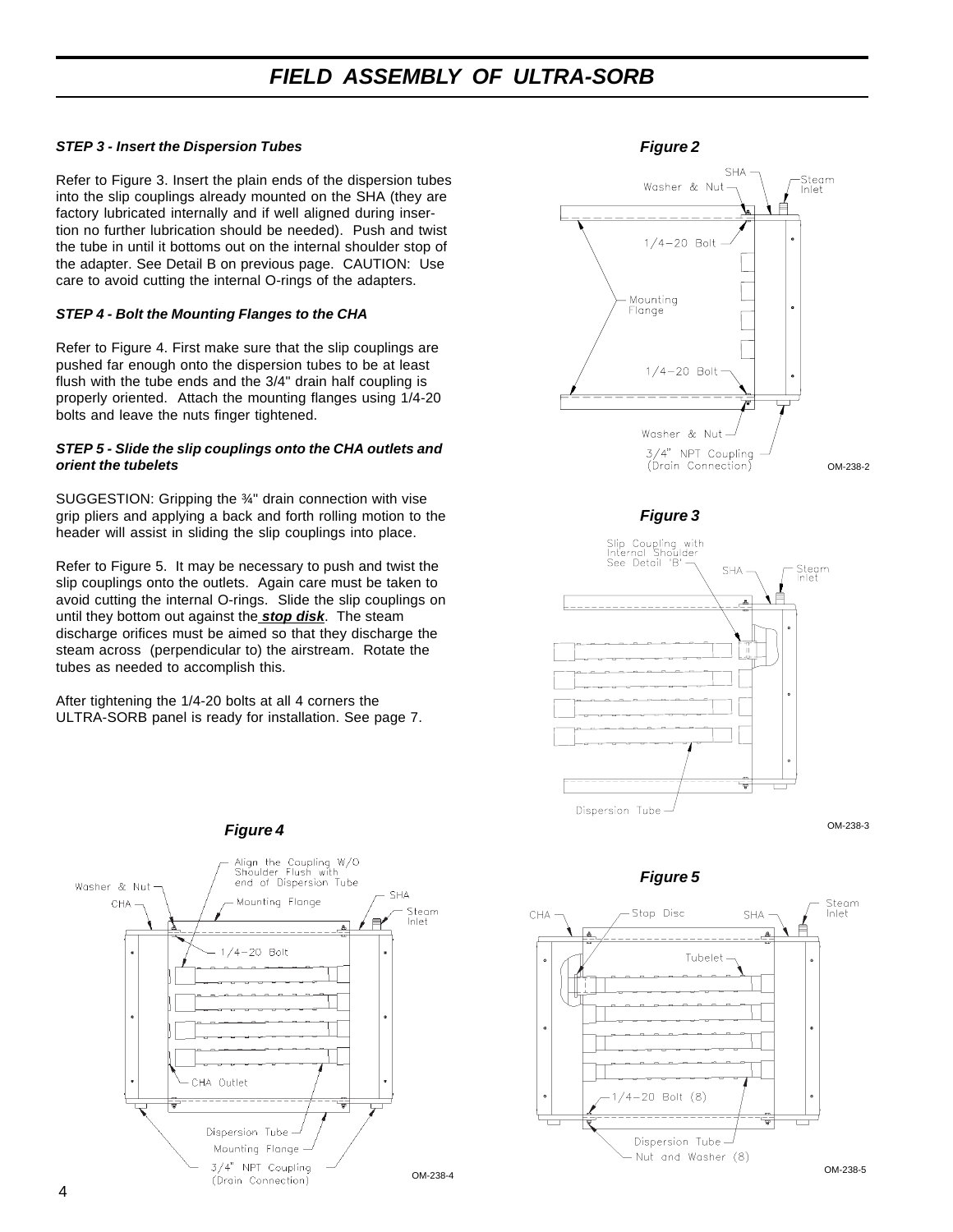### *ULTRA-SORB Model LV Field Assembly*





*Please Read Instructions While Assembling*

### *STEP 1 - Unpack*

Unpack the ULTRA-SORB components and verify that all items checked off as shipped on the packing list have been received by you.

Lay the components on a flat surface as shown in Figure 1. Note: Reference positioning of the header assemblies to the ¾" coupling on the Condensate Header Assembly (CHA). Place this assembly with the ¾" drain half coupling on your left. The Supply Header Assembly (SHA) has a steam inlet (nipple or tubing) on one end. Place this assembly as shown with the steam connection nipple or tubing pointing to the right.

### *STEP 2 - Bolt the Mounting Flanges to the Supply Header Assembly (SHA)*

Refer to Figure 2 on page 6 and View A-A on page 5. Attach the two mounting flanges as indicated using 1/4-20 bolts with the nuts only finger tightened.



#### *ULTRA-SORB Humidifier Components*

| <b>Description</b>                                                      |        |
|-------------------------------------------------------------------------|--------|
| Supply Header Assembly (SHA) with<br>Internal Shouldered Slip Couplings | 1      |
| Condensate Header Assembly (CHA)                                        | 1      |
| <b>Mounting Flange</b>                                                  | 2      |
| Dispersion Tubes with Slip Couplings                                    | varies |
| $\frac{1}{4}$ -20 x $\frac{3}{4}$ " Bolt                                | 8      |
| $\frac{1}{4}$ -20 Nut                                                   | 8      |
| 1⁄4 lock Washer                                                         | 8      |

*Continued on next page.*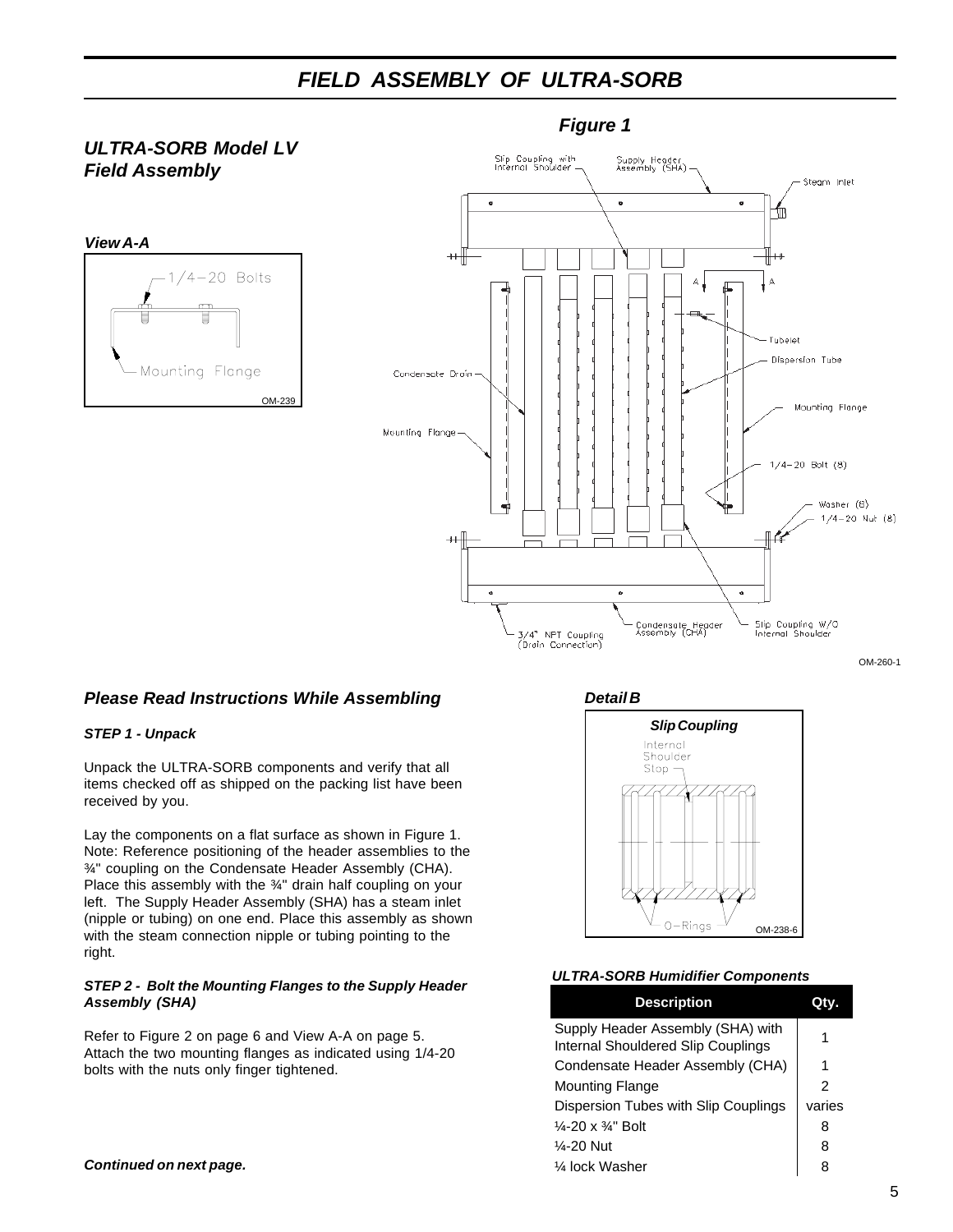#### *STEP 3 - Insert the Dispersion Tubes*

Refer to Figure 3. Insert the plain ends (less slip coupling) of the dispersion tubes into the slip coupling already mounted on the SHA (they are factory lubricated internally and if well aligned during insertion no further lubrication should be needed). Push and twist the tube in until it bottoms out on the internal shoulder stop of the adapter. See Detail B on previous page. CAUTION: Use care to avoid cutting the internal O-rings of the adapters.

#### *STEP 4 - Bolt the Mounting Flanges to the CHA*

Refer to Figure 4. First make sure that the slip couplings are pushed far enough onto the dispersion tubes to be at least flush with the tube ends and the 3/4" drain half coupling is properly oriented. Attach the mounting flanges using 1/4-20 bolts and leave the nuts finger tightened.

#### *STEP 5 - Slide the slip couplings onto the CHA outlets and orient the tubelets*

Refer to Figure 5. SUGGESTION: Gripping the ¾" drain connection with vise grip pliers and applying a back and forth rolling motion to the header will assist in sliding the slip couplings into place.

It may be necessary to push and twist the slip couplings onto the outlets. Again care must be taken to avoid cutting the internal O-rings. Slide the slip couplings on until they bottom out against the *stop disk*. The steam discharge orifices must be aimed so that they discharge the steam across (perpendicular) to the airstream. Rotate the tubes as needed to accomplish this.

After tightening the 1/4-20 bolts at all 4 corners the ULTRA-SORB panel is ready for installation. See page 7.



### *Figure 4*









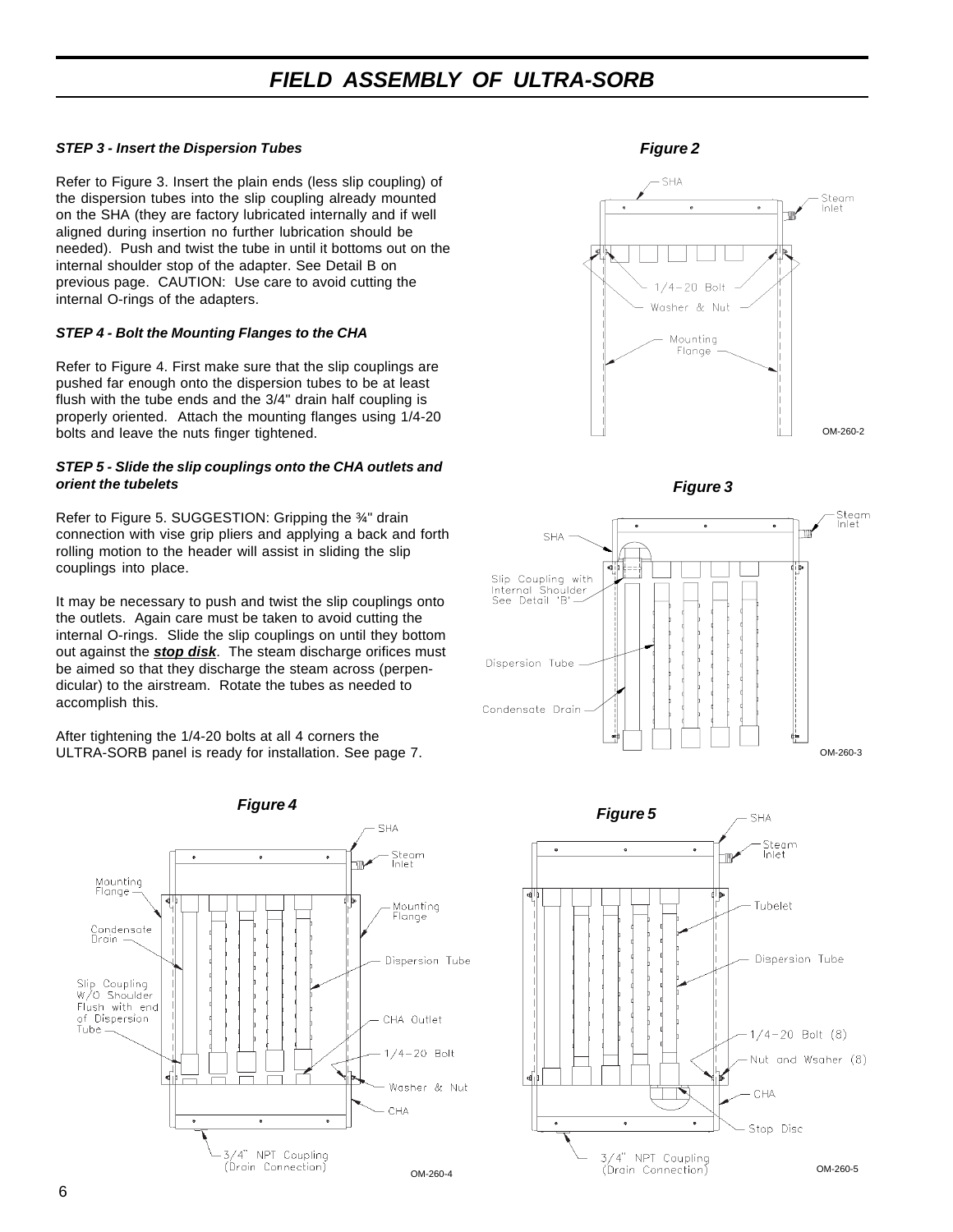### *Selecting the Location*

To put ULTRA-SORB dispersion tube panels to work, you need to provide a steam supply and a method to remove condensate generated within the ULTRA-SORB panel.

When selecting the location, first consideration should be given to rapid, thorough absorption of the steam. The warmest air will most readily absorb the steam.

The distance that unabsorbed steam will travel within a given airstream is predictable and can be determined by referring to Table 15-1 on page 15.

A. It is very important that the ULTRA-SORB panel be located where the water vapor being discharged will be absorbed by the airstream.

B. In general, the ULTRA-SORB panel should be placed where the air temperature is capable of absorbing steam being discharged without causing condensation at or after the unit. This will normally be downstream of the heating coil or where the air temperature is warmest.

C. Do not place in an outside air intake unless the air is tempered with a preheat coil.

D. Do not place the unit too near to the entrance of a high efficiency entrance of a high fiter. The filter will remove the visible moisture and become waterlogged. See Table 15-1 for absorption distance.

E. Do not place the ULTRA-SORB panel where discharged visible mist will impinge directly on a metal surface.

### *Example 2: Installation in Cold Air Stream*

When a humidifier is installed in a duct that will carry cold air periodically, the dew point temperature should be determined.

If the psychrometric chart reveals that saturation may occur, protection should be provided. A high limit humidistat or thermostat, set to cut off the humidifier at a safe temperature can be used for this purpose.

### *Placement of the Humidifier Within a System*

Because of its rapid absorption characteristics the ULTRA-SORB dispersion tube panel is the problem solver for previously troublesome humidification applications. The following comments are presented to assist the installer in judging the alternatives in some of the most common situations. The first rule is to choose the warmest part of the airstream.

### *Example 1: Placement in an Air Handling Unit*

Location "A" is usually the first choice, assuming there are no "in duct" solid objects such as dampers or coils immediately downstream on which steam could condense.

Location "B" may be the next choice, assuming that steam absorption can be completed prior to entering the fan, otherwise the fan may be damaged by rusting.

*Drawing 7-2*

Location "C" is a possibility. However, when and if the heating coil is cold, it will condense some of the humidifying vapor. In the absence of a drain pan or waterproof floor, this may not be acceptable. If the coil is *always* heated during the humidifying season, the warmer air increases the absorption distance to better protect the fan.

Location "D" is a poorer location than "C" because the cooling coil will act as a moisture eliminator. Cooling coils have drain pans below them so water accumulation is not a danger. However, the condensed vapor represents a waste. Sometimes, even more important, is the fact that condensed steam can sometimes be very corrosive to the cooling coil. Minimal absorption distance requirements are shown in Table 15-1.

Location "E" would be an extremely poor choice because the air is cold and the filters would become saturated and/ or covered with ice.





to be mounted 10-15 feet<br>downstream of ULTRA-SORB.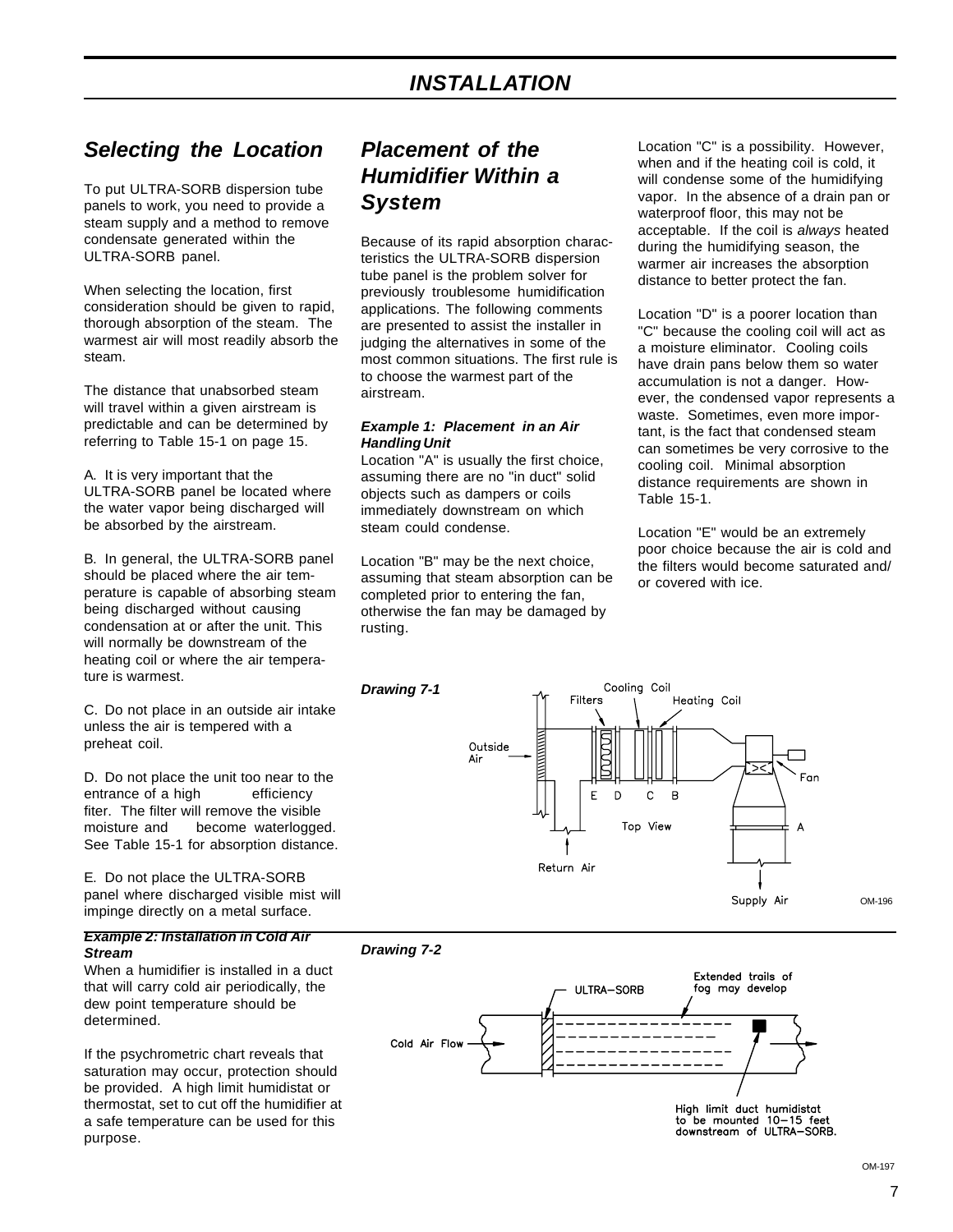### *INSTALLATION*



#### *Drawing 8-2*



\* The length of duct should have sealed seams. This dimension should be at least three times<br>the height of the ULTRA-SORB.

#### *Drawing 8-3*



#### *Example 3: Placement Upstream of an Elbow or Duct Split*

Due to the rapid steam absorption performance of the ULTRA-SORB dispersion tube panel, these types of installations can be made with confidence. However, all mechanical equipment is subject to accidental failure. Therefore, if the installation is above expensive or irreplaceable objects a drip pan should be provided to prevent accidental spillage.

OM-178

#### *Example 4: Installation Above Valuable Equipment*

Water piping and humidifiers preferably should not be installed above expensive apparatus or equipment. A broken water pipe, leaking valve gland, condensation or other accidental water spillage may occur causing serious damage and costly repairs to the equipment below.

When this type of installation cannot be avoided install a drip pan constructed of galvanized sheet steel under the humidifier, valve, etc. to catch and drain away the spill.

OM-198

The condensate from the ULTRA-SORB panel should be piped as per piping diagrams and should not be discharged into the pan.

#### *Example 5: Recirculation Unit*

In an application where no duct system exists, or if the duct air is too cool for proper humidity absorption, a recirculation fan can be used. The fan circulates room temperature air across the humidifier and discharges humidified air into the space. The point of air discharge should be carefully selected to avoid condensation on surfaces of the building or equipment.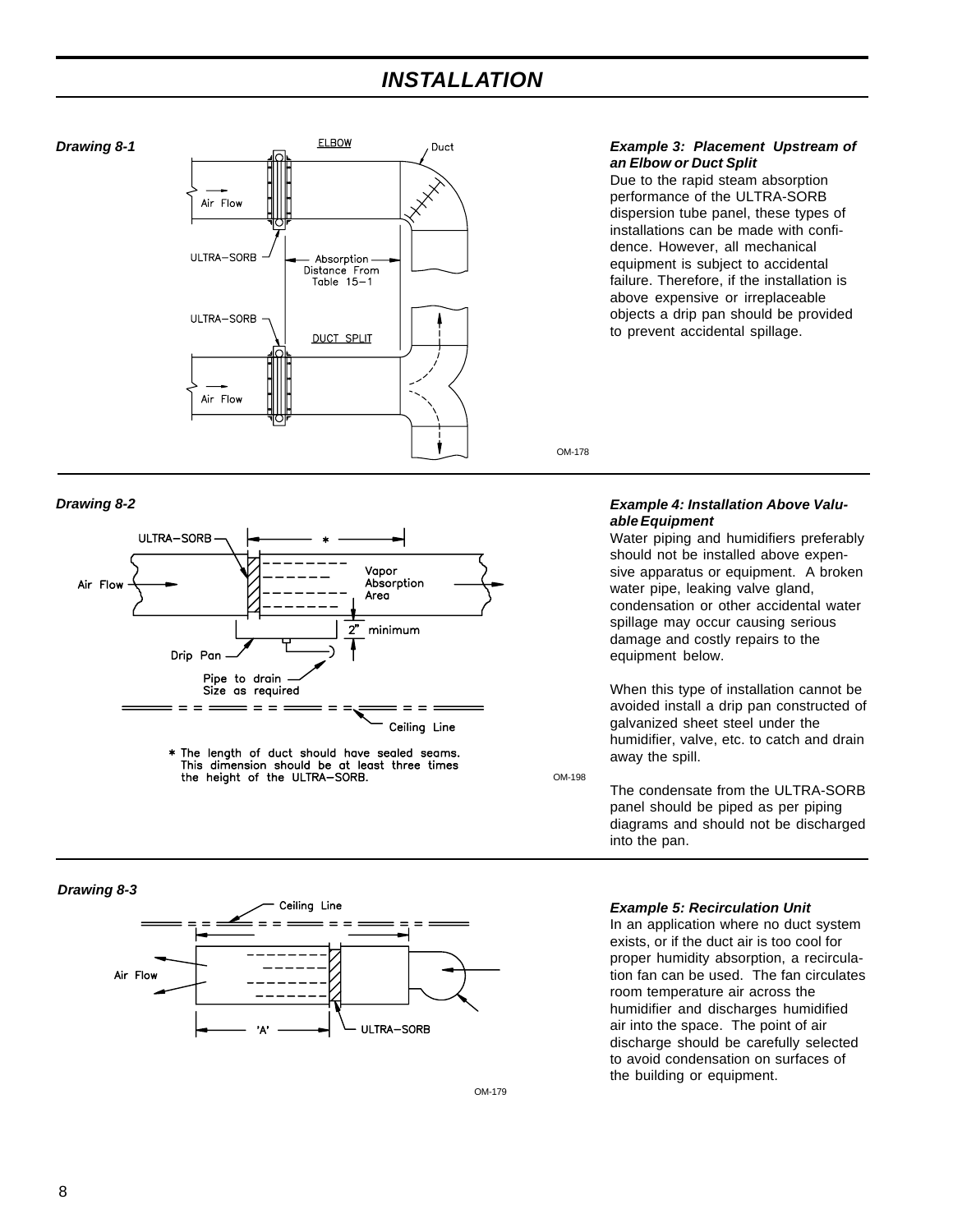### *INSTALLATION*

### *Mounting ULTRA-SORB in Duct Section*

The ULTRA-SORB panel is contained within a mounting frame. A mounting flange 1-1/2" wide is provided on all four sides of the unit. The 1-1/2" wide portion of the header enclosure highlighted in the drawings below is intended to be a mounting flange. A matching flange or metal frame is required on the ductwork for connection to the ULTRA-SORB flanges. The recommended fastener is a #12 x 3/4 self drilling and tapping screw, spacing not to exceed 12". If an angle iron frame is provided on the duct section, a longer screw may be required. *Note: Screw penetration into header enclosure should not exceed 3/4" to avoid puncturing header.*

### *Elevation View - Model LV*



### *Elevation View - Model LH*



OM-177



*Plan View Side View*

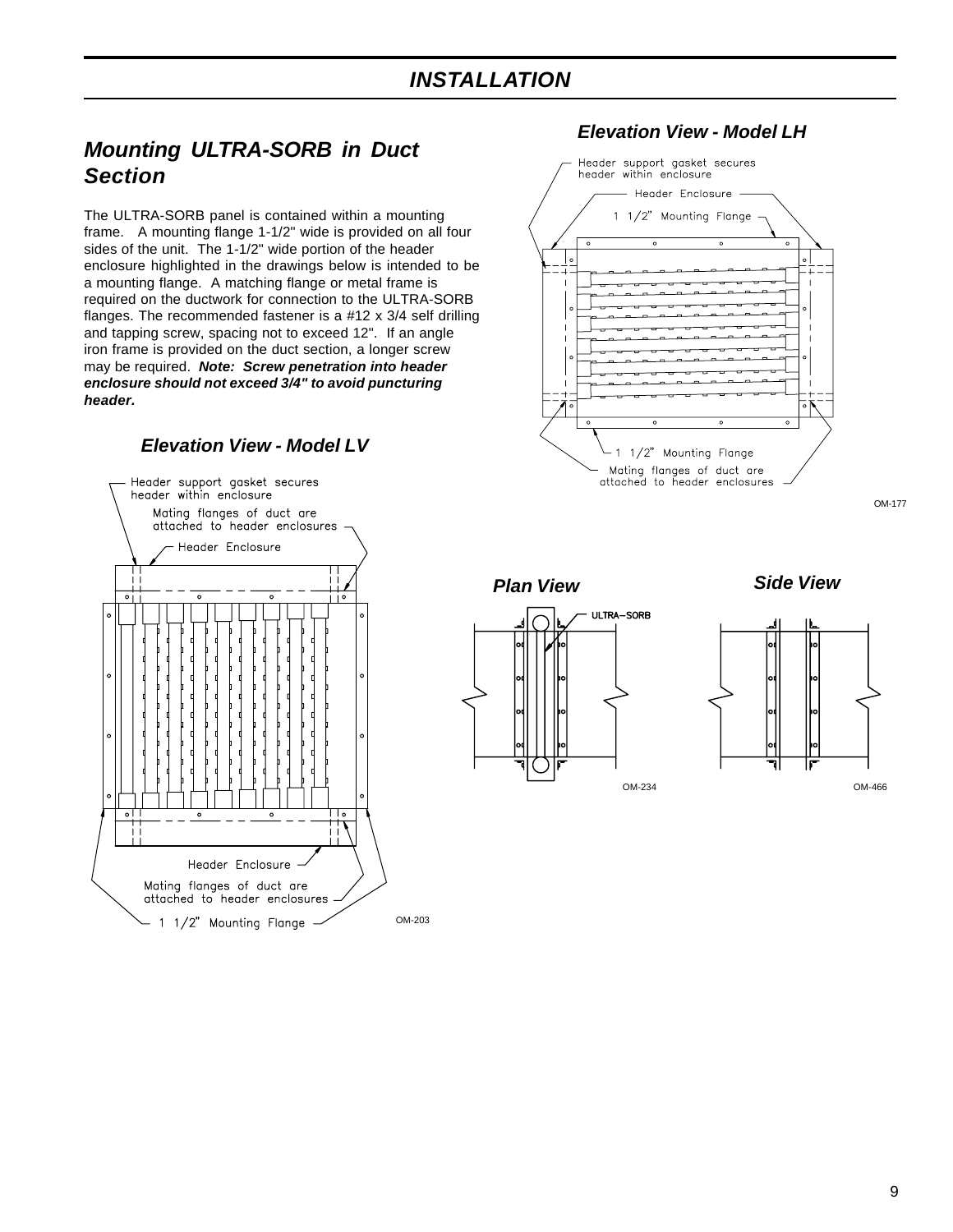### *INSTALLATION*

### *ULTRA-SORB® Installation Inside An Air Handler*

The preferred location for an ULTRA-SORB panel in an AHU is immediately downstream of a heating or cooling coil. When so mounted, uniform

air flow across the face of the ULTRA-SORB is assured.

The metal support frame should be anchored to the air handler casing. Recommended fasteners for mounting the ULTRA-SORB to a metal support frame are ¼-20 nuts and bolts or #12 self drilling and tapping screws. Due to the possible forces exerted on this

application, DRI-STEEM recommends fastener spacing not to exceed 6". On larger ULTRA-SORB installations, vertical channels may be required on both the inlet and outlet of the humidifier to provide proper support, shown by Fig. A.





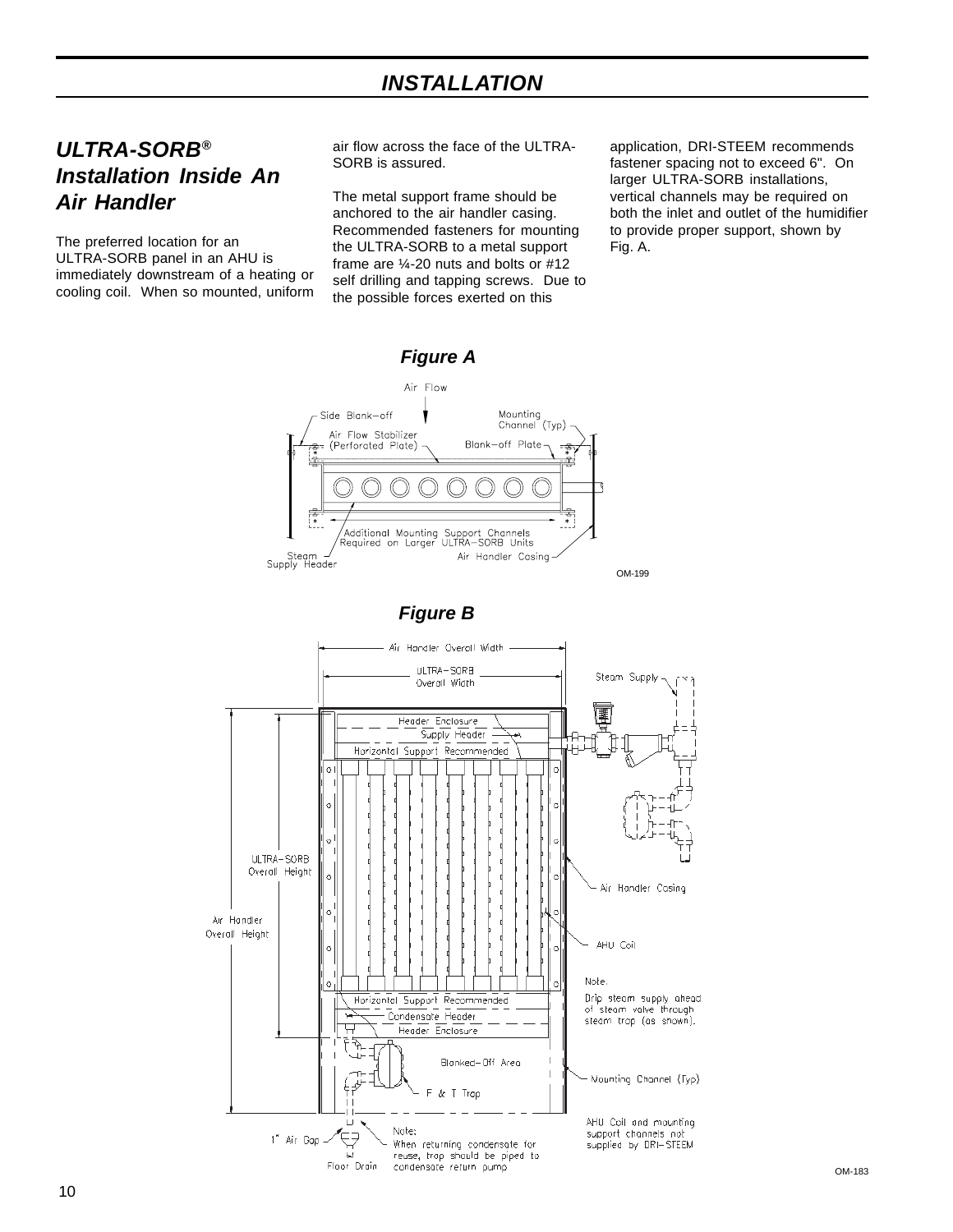### *PIPING*

# *Model LH (Horizontal Dispersion Tubes)*

ULTRA-SORB panels using boiler steam are provided with a NPT pipe nipple which extends outside the framework for steam supply connection. The steam supply line should be dripped immediately ahead of the steam valve through a steam trap.

*When Supplying Steam*

*From A Boiler*

### *Recommended Drip Trap Type:*

Low pressure: Less than 15 psi - Float and Thermostatic

High pressure: More than 15 psi - Inverted Bucket

A wye strainer should be installed ahead of the steam valve.

Two 3/4" float and thermostatic traps, one for each header, are required on a horizontal dispersion tube (Model LH) ULTRA-SORB. One float and thermostatic trap is required on the lower header of the vertical tube (Model LV) ULTRA-SORB.

- 1. Humidifier steam supply should be taken off the top of the steam main (instead of side or bottom) to ensure driest steam.
- 2. Air flow proving switch is recom mended to prevent steam valve from opening unless air is moving in duct.
- 3. High limit (duct mounted) humidistat 15 feet or more downstream and set at 80-90% is recommended when duct air is below 70°F to prevent over saturating duct airstream.
- 4. Steam discharge from dispersion tube tubelets must be pointed at right angles to airstream for best absorption results.



OM-200

### *Model LV (Vertical Dispersion Tubes)*

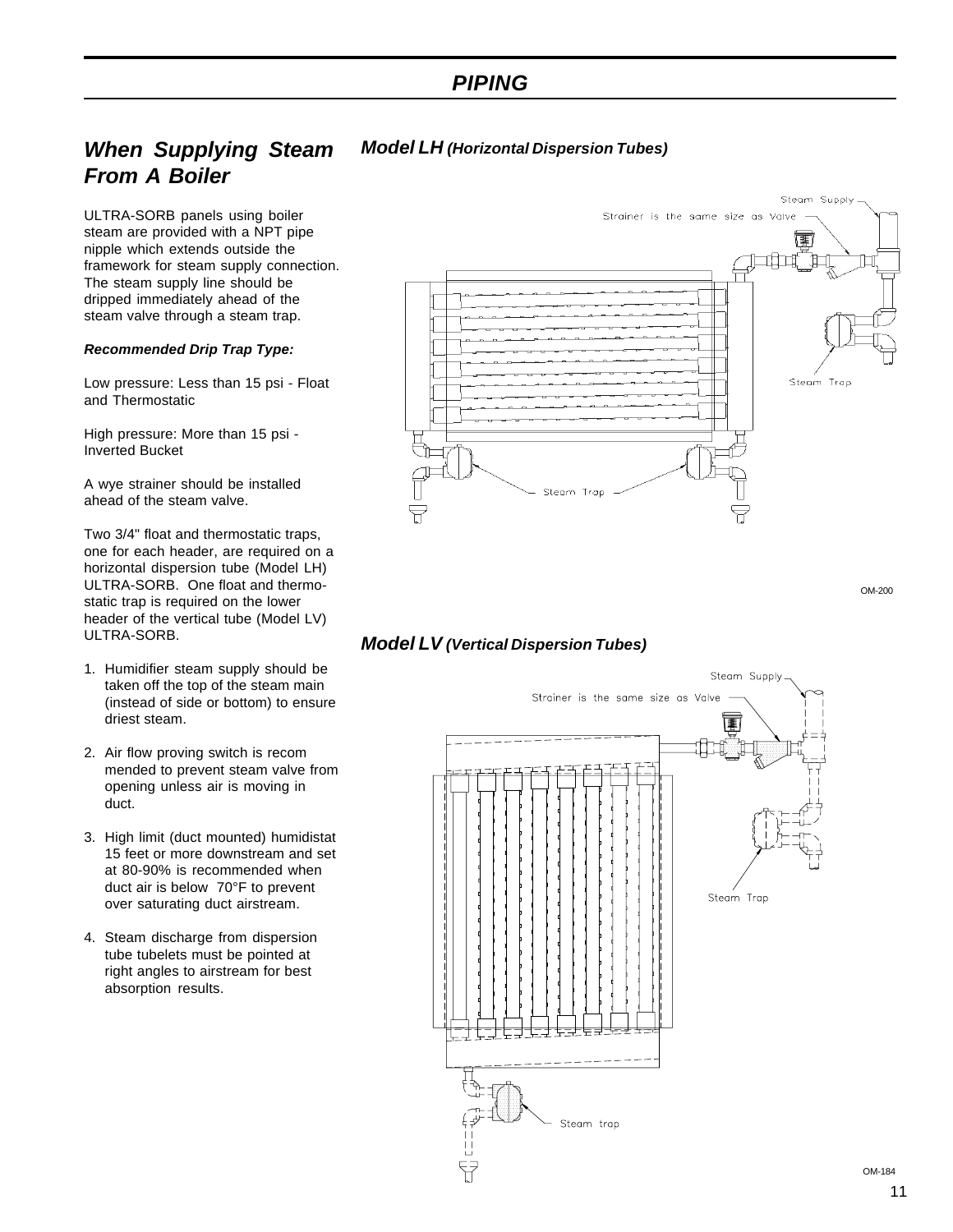### *When Supplying Steam From An Evaporative Humidifier Detail A*

### *Hard Pipe or Tubing*

Standard steam hose connections on DRI-STEEM evaporative humidifiers are 1-1/2" stainless steel tubing. Two inch tubing connections are available as an option on the higher capacity evaporative units. Hose cuffs can be provided to connect hard pipe to the tubing connection on the vaporizing humidifier and to the ULTRA-SORB, see Detail B. If specified DRI-STEEM can also provide threaded connections on the vaporizing humidifier and on the ULTRA-SORB as indicated in Detail C.

When non-threaded pipe is used, connections at both ends are completed with rubber vapor hose. Due to the difference in O.D. of pipe and tubing

*Table 12-1: Pipe Sizing*

#### **O.D. of Pipe and Tubing** Nom. Dia. **Standard** Pipe Tubing Copper Tubing **SST I.D. of Hose 1 - ¼"** 1.660 1.375 **1 - 1/2"** 1.900 1.625 1.500 1.50 **2"** 2.375 2.125 2.000 2.00 **2 - 1/2"** 2.875 2.625 3.00 3.00

Note: NPT x tubing adapters and flange x tubing adapters are available from DRI-STEEM.



compared to I.D. of hose, multiple hose clamps may be required.

### *Vapor Hose*

*•* Vapor hose must be supported to prevent sags or low spots and hose must be pitched a minimum of 2" per foot back to the humidifier.

### *Vapor Rigid Piping* (when used)

- *•* A minimum pitch of 2" per foot back to the humidifier should be maintained.
- *•* 90° elbows are not recommended, two 45° elbows one foot apart are recommended instead. See Detail B and C.

Failure to follow the above recommendation may result in excessive back pressures being imposed on the vaporizing humidifier. This in turn may lead to loss of water seal or leaking gaskets. When distance between the ULTRA-SORB and the vaporizing humidifier exceeds 20 feet, consult factory for special recommendations.

- *•* Thin wall tubing will heat up with less start up heat loss than heavy wall pipe
- *•* Insulating the tubing or piping will reduce the loss in output caused by condensation in the tubing or

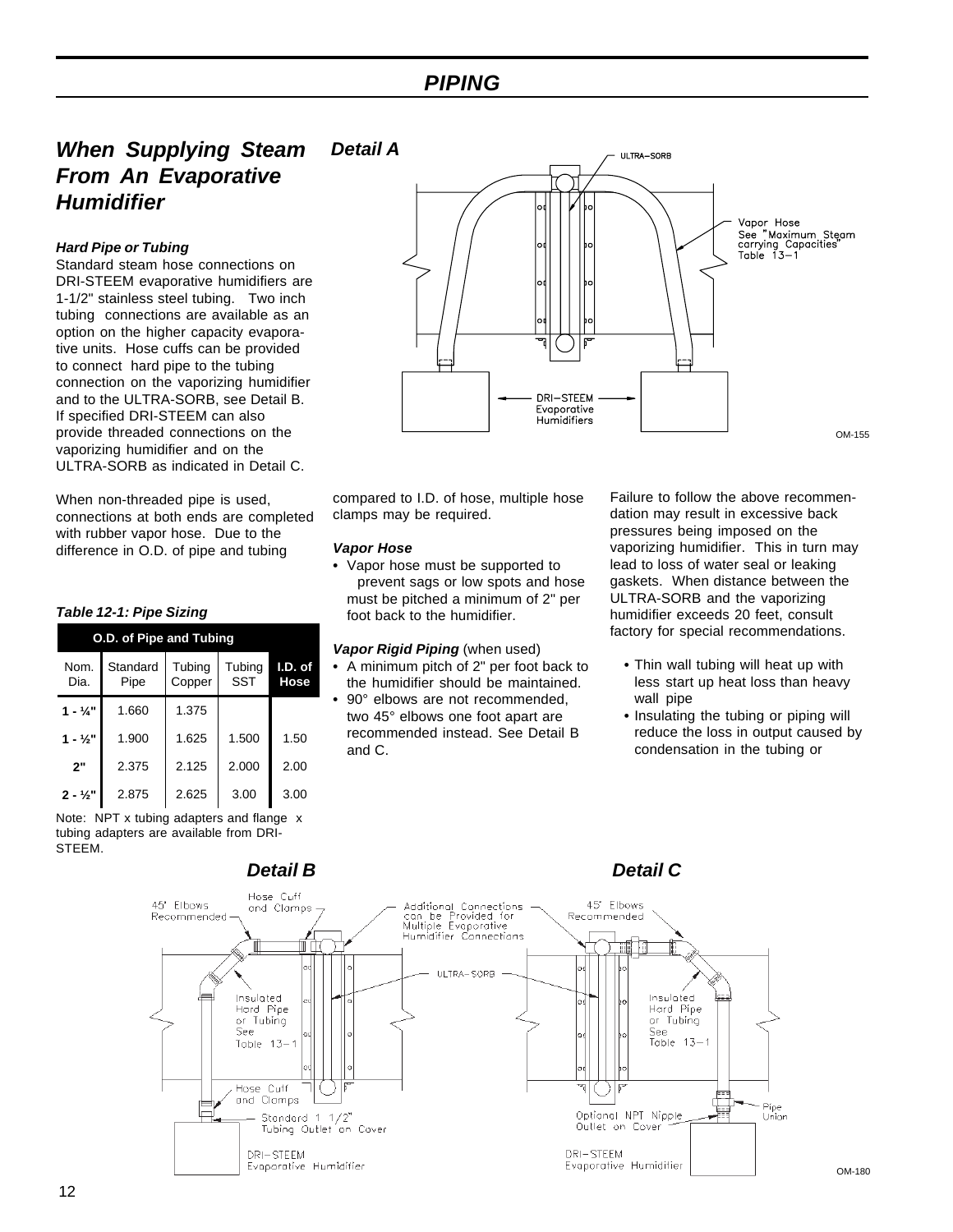### *PIPING*

### *Condensate Drainage*

Since ULTRA-SORB operates with virtually zero internal pressure the condensate cannot be piped directly into a return main and should either be wasted to a floor drain or else piped into a small condensate pump, which, in turn, would return it to the steam source. In either case the drain connection of the ULTRA-SORB must be at an elevation that will permit gravity drainage.

To prevent steam from escaping from the drain line, either a steam trap or a water seal can be provided in the drain line. The water seal must be of sufficient height to contain the pressure developed within the humidifier. This pressure is the sum of the flow resistance in the ULTRA-SORB and vapor hose (usually about 10" W.C.) plus the air static pressure of the duct system.



Steam In A 3/4" (min) Copper P-Trap with<br>Water Seal of height that will<br>contain back pressure in Humidifier.<br>(Used only with Evaporative Humidifiers) Drain  $6''$  (min) 1 Air Gap Required Floor Drain OM-185

| <b>Copper or Stainless Steel</b><br><b>Steam Hose</b><br><b>Tubing</b> |                                        |                   | <b>Schedule 40 Steel Pipe</b>          |                   |                                        |
|------------------------------------------------------------------------|----------------------------------------|-------------------|----------------------------------------|-------------------|----------------------------------------|
| Hose I.D.                                                              | Developed Length in<br>Feet** (Meters) | Tubing            | Developed Length in<br>Feet** (Meters) | I.P.S.            | Developed Length in<br>Feet** (Meters) |
|                                                                        | 10(3.0)                                | O.D.              | 20(6.1)                                |                   | 20(6.1)                                |
| $1 - \frac{1}{2}$                                                      | 150 (45.7)                             | $1 - \frac{1}{2}$ | 140 (42.7)                             | $1 - \frac{1}{2}$ | 150 (45.8)                             |
| 2"                                                                     | 250 (76.2)                             | 2"                | 210 (64.1)                             | 2"                | 220 (67.1)                             |
| 3"                                                                     | 500 (152.4)                            | 3"                | 410 (125.1)                            | 3"                | 450 (137.2)                            |
|                                                                        |                                        | 4"                | 700 (213.4)                            | 4"                | 750 (228.6)                            |
|                                                                        |                                        | 5"                | 1300 (396.3)                           | 5"                | 1400 (426.7)                           |

### *Table 13-1\*: Maximum Steam Carrying Capacity in Lbs./Hr. (Kg./Hr.)*

\* Based on total pressure drop in piping/hose of 5" (12.65 mm) W.C.

For developed length add 50% to measured length for pipe fittings.

Note: To minimize loss of humidifier capacity and efficiency, it is recommended that tubing/piping be insulated.

**6"** 2100 (640.1) **6"** 2300 (701.0)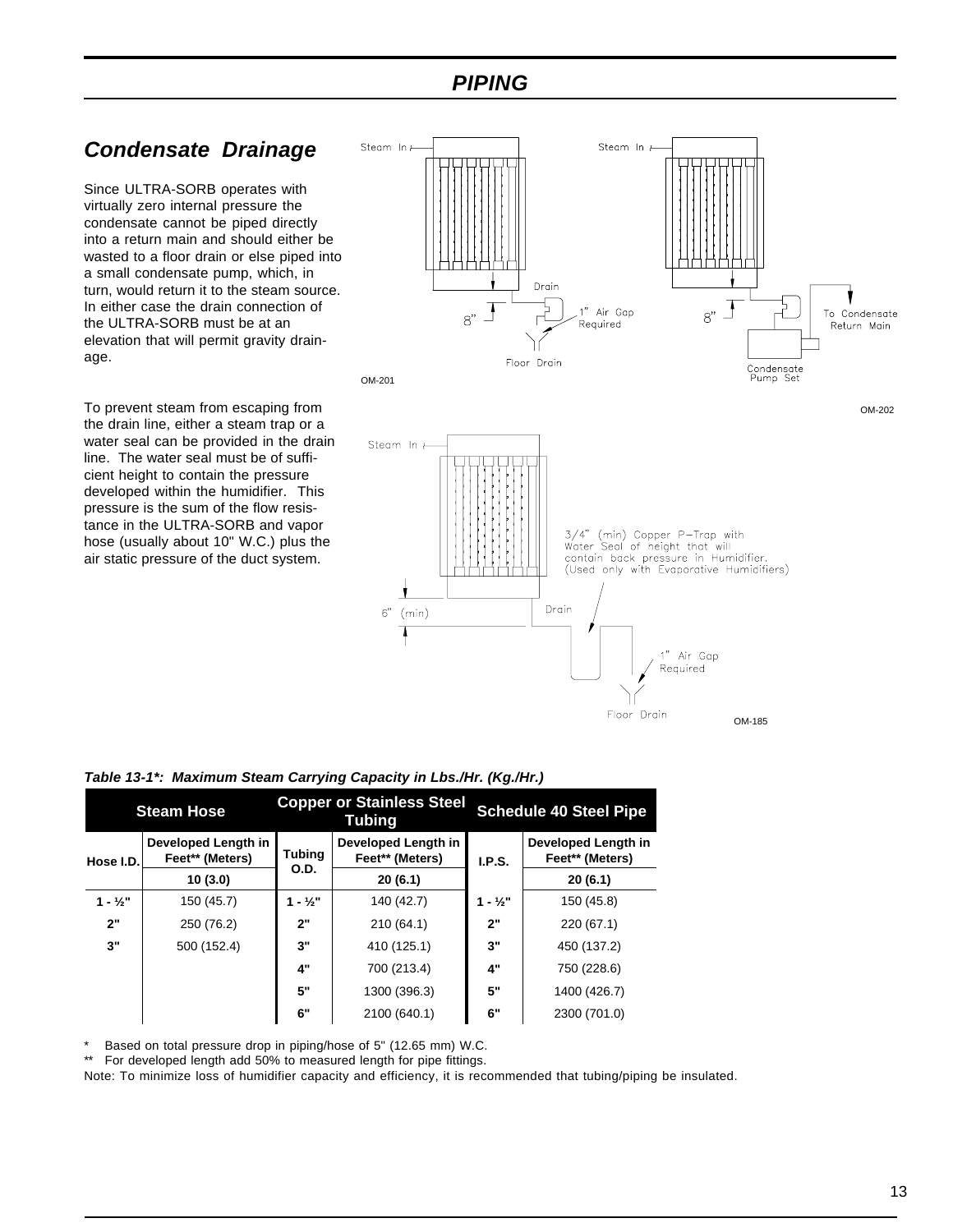### *MOUNTING*

The ULTRA-SORB can operate with air flow in either direction however, the perforated plate, when required, must be on the air entering side of the ULTRA-SORB. To accomodate field conditions the perforated plate can be moved from one side of the ULTRA-SORB to the other. The steam supply must be connected to the top of the assembly, condensate must be removed from the bottom of the assembly.

Note: The perforated plate is supplied only with ULTRA-SORB panels installed in duct with face velocities less than 600 fpm. ULTRA-SORB installations in air handlers with coils do not require a perforated plate.

The duct section and ULTRA-SORB panel must be properly supported to carry the weight of the assembly. The weight of the piping must be supported by the building structure rather than by the ULTRA-SORB unit. Otherwise, the weight may impose stress on the connections, causing them to fracture and leak. Before start up, installer must verify that all steam discharge tubelets are pointed perpendicular to the airstream, see drawings at right. This can be accomplished by simply rotating the dispersion tubes. The O-ringed slip couplings provide easy adjustment for proper tubelet orientation.

When removing and reinstalling slip couplings verify that O-rings are seated in grooves and lubricated. Slide tube into coupling being careful not to cut the O-rings when inserting tubes.

### *Model LH*







OM-186

### *Proper Dispersion Tube Orientation*



Steam Discharge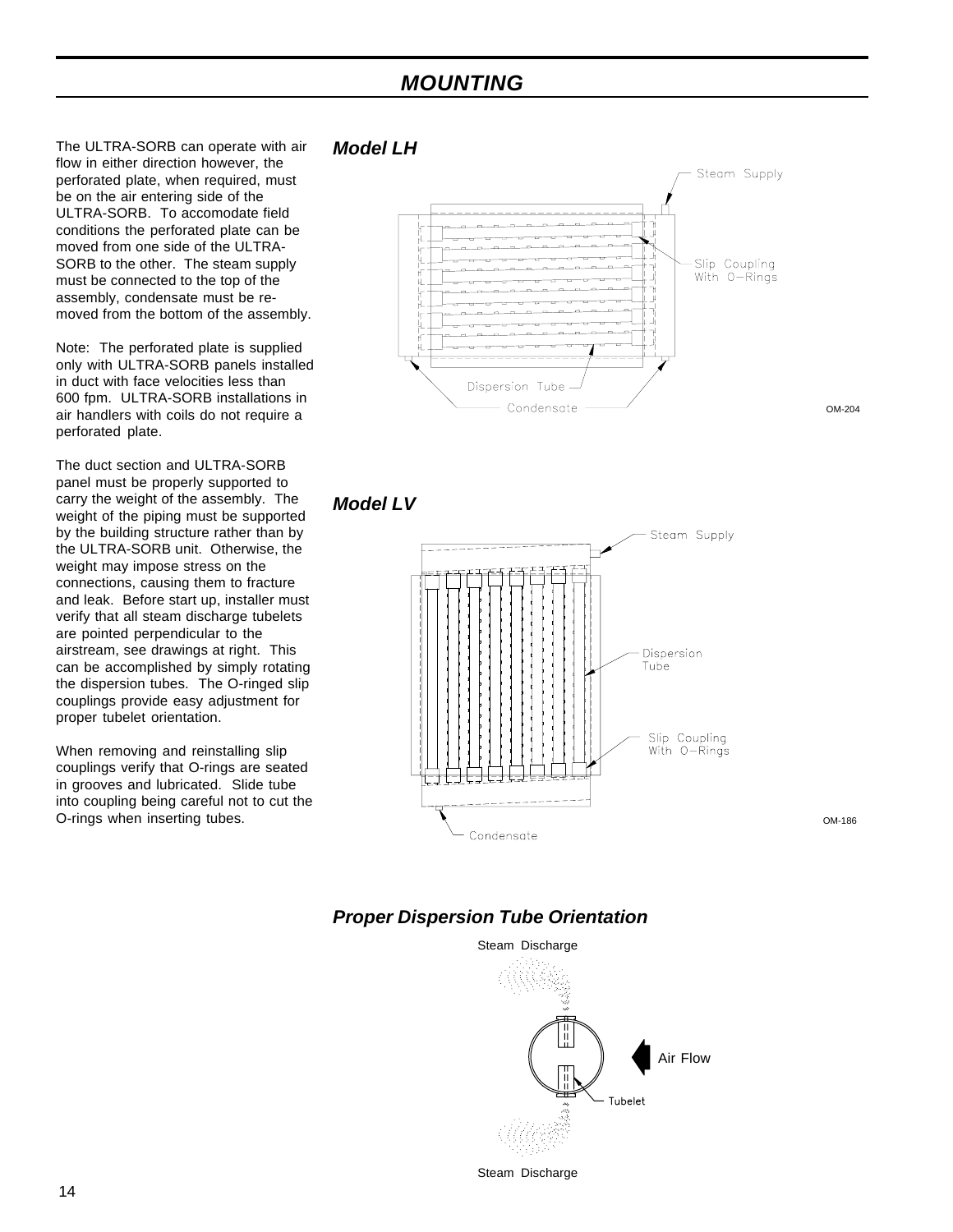### *PERFORMANCE DATA*



#### *Table 15-1: ULTRA-SORB Absorption/Non-Wetting Distances*

Note: The above absorption data applies to all air velocities up to 2000 fpm.

#### *Formula 15-1: Mixed Air Inlet Lbs/100 cfm*

% Outside Air x Moisture Content + % Return Air x Moisture Content = Mixed Air Inlet Lbs/100 cfm

1. This performance data is based on air leaving the zone of humidification at conditions of 55°F (11.1°C) and stated % R.H.

2. "Absorption or Non-wetting Distance" is the dimension downstream from the leaving side of the ULTRA-SORB panel to the point where condensed steam has been re-evaporated to the extent that wetting will not occur, although wisps may be present. Solid objects at duct air temperature such as coils, dampers, fans etc. downstream of this dimension will remain dry.

3. Note that the "rise" in R.H. (the

difference between entering and leaving R.H.) has a direct bearing on the absorption distance. The greater the "rise" (the lower the entering R.H. for a given leaving R.H.) the greater the absorption distance.

4. *CAUTION:* When installing upsteam of high efficiency filters, visible condensed steam wisps entering the filter bank can result in a wetted filter. If it is necessary to install an ULTRA-SORB in this manner, consult factory for recommendations.

5. To assure that absorption will take place, as stated in these guidelines, air

duct design shall permit uniform air flow over the cross section of the ULTRA-SORB. Uneven air flow will result in non-uniform mixing of steam with air which, in turn, will adversely affect the absorption distance.

6. ULTRA-SORB air pressure loss in inches of water column.

|                               |     | 3" spacing 6" spacing            |  |
|-------------------------------|-----|----------------------------------|--|
| 500 fpm                       | .02 | .01                              |  |
| 1000 fpm                      | .08 | .025                             |  |
| 1500 fpm                      | .17 | .05                              |  |
|                               |     | Note: 9" and 12" spacing have no |  |
| measurable air pressure loss. |     |                                  |  |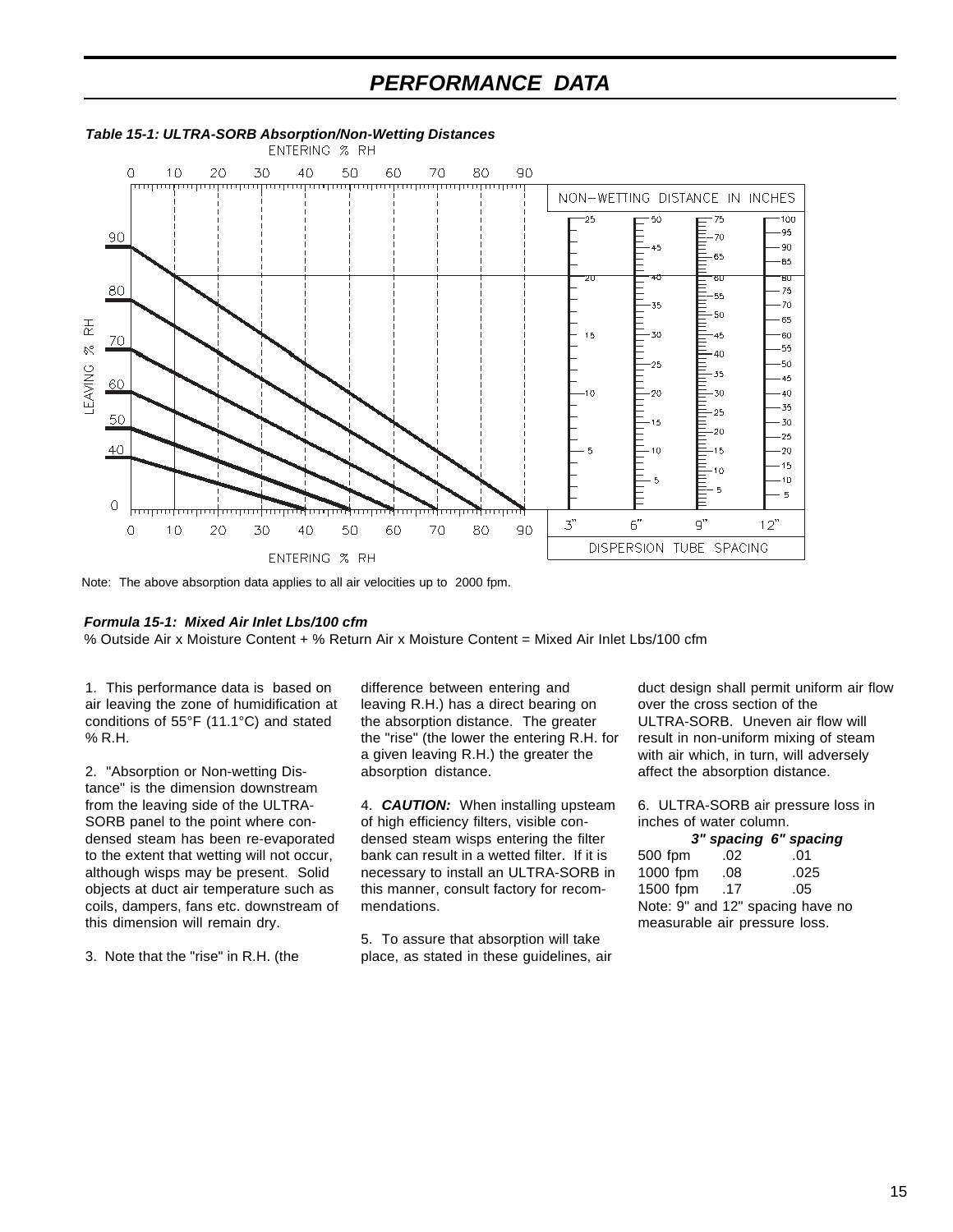### *REPLACEMENT PARTS*

| No.              | <b>Description</b>                             | Qty. | Part No.   |
|------------------|------------------------------------------------|------|------------|
| 1.               | 1-1/2" Dispersion Tube, LH                     |      | 162730-tab |
| 1.               | 1-1/ <sub>2</sub> " Dispersion Tube, LV        |      | 162732-tab |
| 2.               | Tubelet .063                                   |      | 310160-001 |
| $\mathfrak{D}$   | Tubelet .078                                   |      | 310160-002 |
| 2.               | Tubelet .094                                   |      | 310160-003 |
| 3.               | Slip Coupling w/shoulder, 1-1/2"               |      | 310300     |
| $\overline{4}$ . | Slip Coupling w/o shoulder, 1-1/2"             |      | 310305     |
| 5.               | O-rings                                        |      | 300400-004 |
| 6.               | 3" Dia. Supply Header - LH                     | 1    | per order  |
| 7.               | 3" Dia. Condensate Header - LH                 | 1    | per order  |
| 8.               | 3" Dia. Supply Header - LV                     | 1    | per order  |
| 9.               | 3" Dia. Condensate Header - LV                 | 1    | per order  |
| 10.              | 1-1/ <sub>2</sub> " Dia. Condensate Drain LIne | 1    | 124435-tab |
| 11.              | Air Flow Stabilizer                            | 1    | 162760     |
| 12.              | F & T Trap                                     |      | 300000     |
| 13.              | Hose Cuff, 3" dia x 6" lg                      |      | 305560-002 |
| 14.              | Hose Clamp Size                                |      | 700690-002 |
| 15.              | Steam Valve                                    | 1    | per order  |
| 16.              | $\frac{1}{2}$ " y-strainer                     | 1    | 300100-001 |
| 16.              | 3⁄4" y-strainer                                | 1    | 300100-002 |
| 16.              | 1" y-strainer                                  | 1    | 300100-003 |

| No.             | <b>Description</b>              | Qty.           | Part No.   |
|-----------------|---------------------------------|----------------|------------|
| 16.             | 1 - $\frac{1}{2}$ " y-strainer  | 1              | 300100-005 |
| 16.             | 2" y-strainer                   | 1              | 300100-006 |
| 16.             | $2 - \frac{1}{2}$ " y-strainer  | 1              | 300100-007 |
| 16.             | 3" y-strainer                   | 1              | 300100-008 |
| 17 <sub>1</sub> | Steam Connector                 | 1              | 162765-tab |
| 18.             | Mounting Flange, LH-LV          | 2              | 129600-tab |
| 18.             | Mounting Flange, SH             | 2              | 129605-tab |
| 19.             | Header Enclosure, LH            | 2              | per order  |
| 19.             | Header Enclosure, LV            | 2              | per order  |
| 19.             | Header Enclosure, SH            | 2              | per order  |
| 20.             | Header Cover, LH-LV             | 2              | 129620-tab |
| 20.             | Header Cover, SH                | $\overline{2}$ | 129625-tab |
| 21.             | Cond. Header Cover, LV          | 1              | 129621-tab |
| 22.             | Header Enclosure Cap,<br>I H-LV |                | 129630-tab |
| 22.             | Header Enclosure Cap,<br>SН     |                | 129635-tab |

### *Large Horizontal ULTRA-SORB*



OM-206

# **Small Horizontal ULTRA-SORB**<br>Steam Supply



*Large Vertical ULTRA-SORB* Steam Supply 15 16 ΪR.  $(22)$  $(3)(5)$  $(8)$  $\circledcirc$ 5 4 19  $(22)$ 22  $\mathcal{S}$ T OM-207

 $(14)$  $\sqrt{13}$ 

17)

@

ن في حي

16

OM-205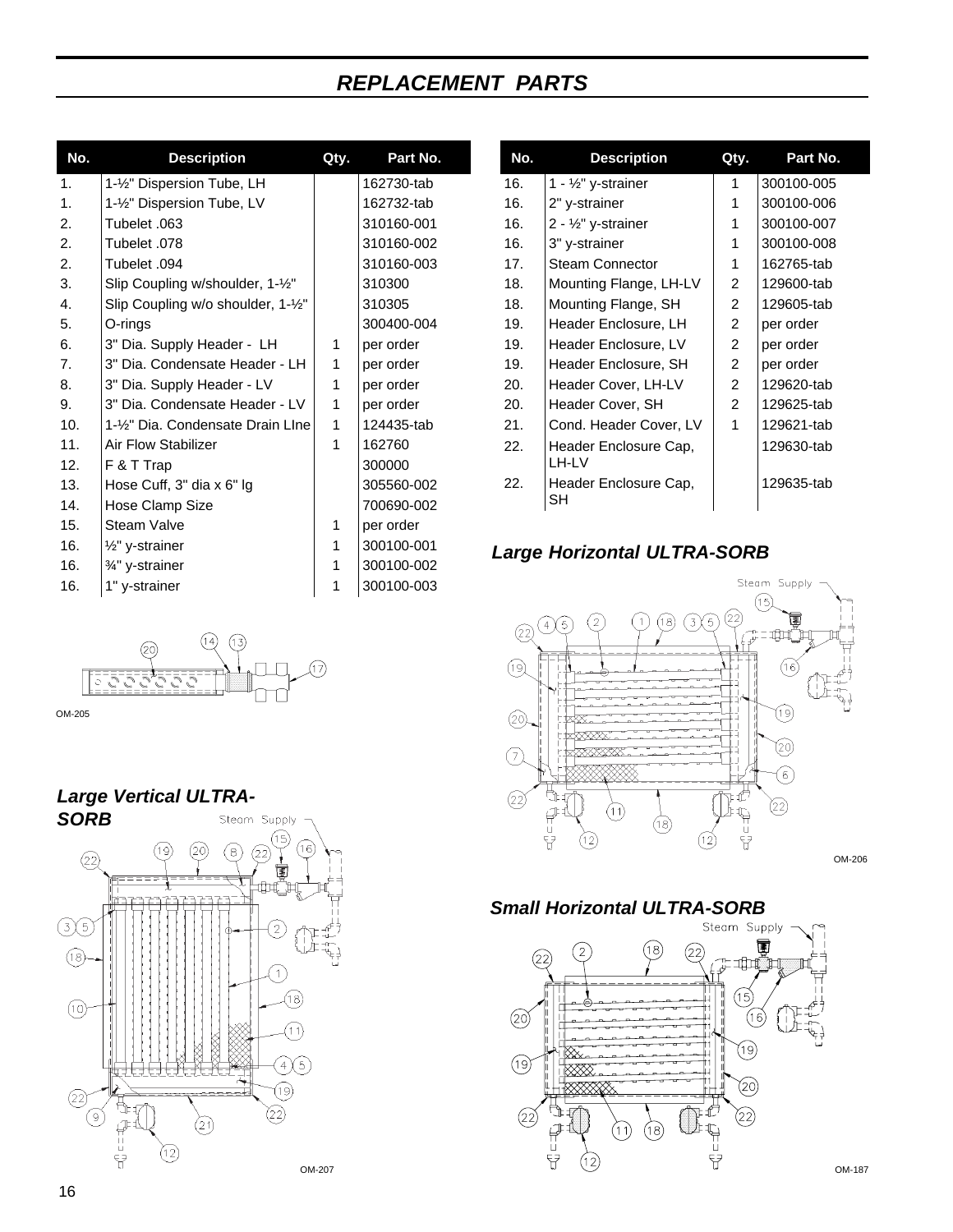## *TROUBLE SHOOTING GUIDE*

| <b>PROBLEM</b>                                                                            | <b>POSSIBLE CAUSE</b>                                                                                                                                                                                                                       | <b>RECOMMENDED ACTION</b>                                                                                                                                                                                                                                                                                                                                                                                              |
|-------------------------------------------------------------------------------------------|---------------------------------------------------------------------------------------------------------------------------------------------------------------------------------------------------------------------------------------------|------------------------------------------------------------------------------------------------------------------------------------------------------------------------------------------------------------------------------------------------------------------------------------------------------------------------------------------------------------------------------------------------------------------------|
| <b>Humidifier Discharges</b><br><b>Water in Duct</b>                                      | •Steam main overloaded with water due to boiler • Locate cause of priming and correct.<br>discharging water with steam (priming).                                                                                                           |                                                                                                                                                                                                                                                                                                                                                                                                                        |
|                                                                                           | • Steam trap not draining properly.                                                                                                                                                                                                         | • Replace trap or repair or clean as required.<br>. If condensate return main is overloaded find an<br>alternative method for drainage.                                                                                                                                                                                                                                                                                |
|                                                                                           | •Humidifier improperly piped.                                                                                                                                                                                                               | • Correct the piping as shown in manual. Steam<br>inlet should be at the top of the assembly and<br>condensate outlet at the bottom of the assembly.                                                                                                                                                                                                                                                                   |
|                                                                                           | • Surges of condensate in steam supply due to<br>condensate collecting at low, undripped points<br>in steam main.                                                                                                                           | . Install drips and steam traps as required.                                                                                                                                                                                                                                                                                                                                                                           |
|                                                                                           | •Inadequate steam trap capacity.                                                                                                                                                                                                            | • Replace with larger trap.                                                                                                                                                                                                                                                                                                                                                                                            |
| <b>Slip Couplings Leak</b><br>Water                                                       | •Defective o-rings in slip couplings.                                                                                                                                                                                                       | • Replace o-rings.                                                                                                                                                                                                                                                                                                                                                                                                     |
| <b>Humidity Exceeds</b><br><b>Setting of Humidistat</b>                                   | • Automatic valve not fully closing.                                                                                                                                                                                                        | • Foreign matter holding valve open, clean<br>valve.<br>· Valve spring broken, replace spring.<br>. Valve stem packing adjusted too tightly,<br>loosen and/or replace packing.<br>• Steam pressure exceeds close off rating of<br>valve spring, replace actuator or valve spring<br>with one that is compatible with the higher<br>steam pressure.<br>· Valve installed backwards, remount.<br>• Adjust valve linkage. |
|                                                                                           | .Control system malfunctioning due to:<br>•Incorrect control voltage.<br>•Incorrect control signal.<br>· Improper wiring connections.<br>.Incorrect humidity sensor (Barber-Colman).<br>.Humidity controller out of calibration.            | • Replace transformer.<br>· Replace components.<br>• Rewire.<br>• Replace.<br>• Recalibrate.                                                                                                                                                                                                                                                                                                                           |
| <b>Hunting - Humidity</b><br><b>Swings Above and</b><br><b>Below Desired Set</b><br>Point | • Electric control system malfunctioning.<br>· Faulty or inaccurate humidity controler.<br>• Poor location of control components.<br>· Incompatible control components.<br>• Automatic valve is hunting.<br>• Excessive outside air volume. | • Calibrate or replace.<br>• Relocate per catalog recommendations.<br>• Replace component(s).<br>• Humidifier capacity is oversized, change to<br>smaller valve.<br>• Pressure reducing valve is not accurately<br>controlling steam pressure, repair or replace.<br>· Boiler pressure is swinging too widely, adjust.<br>• Check fans, dampers, VAV, etc.                                                             |
|                                                                                           |                                                                                                                                                                                                                                             |                                                                                                                                                                                                                                                                                                                                                                                                                        |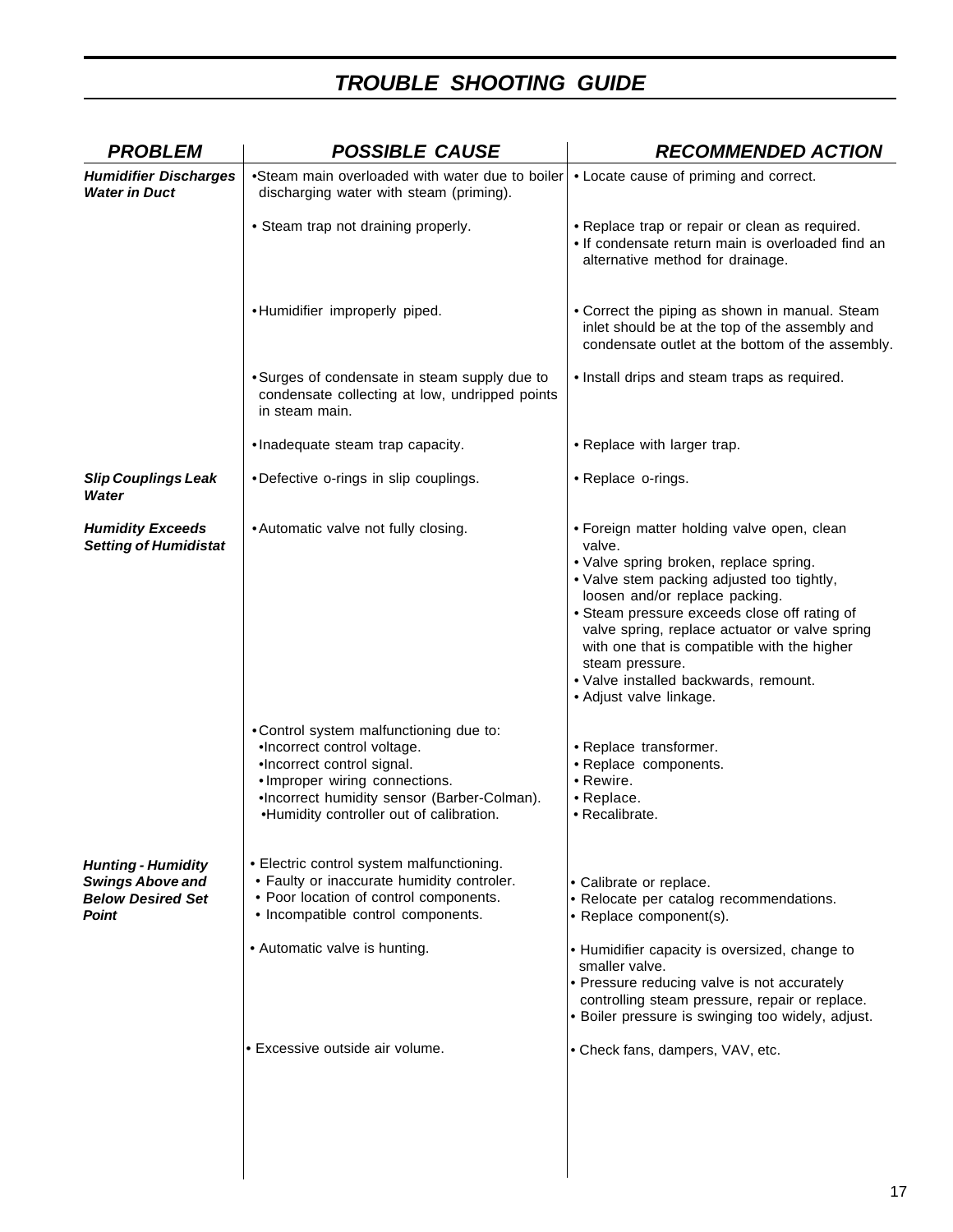### *TROUBLE SHOOTING GUIDE*

| <b>PROBLEM</b>                                                             | <b>POSSIBLE CAUSE</b>                                                                                                                                                                                                                                                                                                                                                                                                                                                                                                                                                                                                                     | <b>RECOMMENDED ACTION</b>                                                                                                                                                                                                                                                                                 |  |
|----------------------------------------------------------------------------|-------------------------------------------------------------------------------------------------------------------------------------------------------------------------------------------------------------------------------------------------------------------------------------------------------------------------------------------------------------------------------------------------------------------------------------------------------------------------------------------------------------------------------------------------------------------------------------------------------------------------------------------|-----------------------------------------------------------------------------------------------------------------------------------------------------------------------------------------------------------------------------------------------------------------------------------------------------------|--|
| <b>Space Humidity Will</b><br><b>Not Rise to Humidi-</b><br>stat Set Point | • Steam pressure is too low.<br>• Manual steam valve is partially closed.<br>• Strainer screen is partially clogged.<br>• Boiler pressure is too low.<br>• Pressure reducing valve is not accurately<br>controlling steam pressure.<br>• Boiler pressure is swinging too widely.<br>• Piped incorrectly.<br>• Steam piping is undersized.                                                                                                                                                                                                                                                                                                 | • Open.<br>• Clean.<br>• Adjust control.<br>• Repair or replace.<br>• Adjust controls.<br>• Repipe.<br>• Replace.                                                                                                                                                                                         |  |
|                                                                            | • Humidifier is undersized.                                                                                                                                                                                                                                                                                                                                                                                                                                                                                                                                                                                                               | • Replace valve with larger capacity valve.<br>• Replace with larger humidifier.<br>• Add additional humidfier.                                                                                                                                                                                           |  |
|                                                                            | • Automatic steam valve is not opening fully.                                                                                                                                                                                                                                                                                                                                                                                                                                                                                                                                                                                             | • Valve packing is adjusted too tightly, loosen<br>and /or replace packing.<br>• Adjust valve linkage.<br>• Recalibrate humidistat.                                                                                                                                                                       |  |
|                                                                            | • Electric control system is malfunctioning.<br>• Incorrect control circuit voltage.<br>• Incorrect control signal.<br>• Improperly wired.<br>• Incorrect humidity sensor (Barber-Colman<br>units only).<br>• Humidity controller out of calibration or<br>malfunctioning.<br>• Malfunctioning humidifier temperature<br>switch not allowing humidifier valve to open.<br>• Pneumatic control system malfunctioning.<br>• Humidity controller out of calibration or<br>malfunctioning.<br>• Obstructed air line.<br>• Malfunctioning pneumatic temperature<br>switch.<br>• Air leak in actuator.<br>• Compressed air pressure is too low. | • Change transformer.<br>• Replace component(s) to make all compo-<br>nents compatible.<br>• Rewire.<br>• Replace sensor.<br>• Repair or replace.<br>• Replace or readjust.<br>• Repair or replace.<br>• Remove obstruction.<br>• Replace switch.<br>• Repair or replace diaphragm.<br>• Adjust pressure. |  |
| <b>Condensate in Duct</b>                                                  | • Foreign matter preventing valve from closing.<br>• Humidifier is mounted too close to internal devices<br>(dampers, turning vanes, etc.) in duct.                                                                                                                                                                                                                                                                                                                                                                                                                                                                                       | • Clean or replace valve.<br>• Move humidifier tubes to a point further<br>upstream of internal devices.<br>• Add more dispersion tubes for shorter<br>absorption distance. Consult DRI-STEEM<br>Humidifier Company to determine the total<br>number of tubes required.                                   |  |
|                                                                            | • Non-insulated duct passing through unheated area<br>(duct surface temperature too low).                                                                                                                                                                                                                                                                                                                                                                                                                                                                                                                                                 | • Insulate ductwork.                                                                                                                                                                                                                                                                                      |  |
| Air Cannot Absorb<br><b>Steam Quantity</b><br><b>Being Discharged.</b>     | • Humidifier operates when blower is off.<br>• Valve is "hunting".<br>• Air temperature in duct is too low for steam<br>quantity being emitted.                                                                                                                                                                                                                                                                                                                                                                                                                                                                                           | • Provide interlock.<br>• See previous page.<br>· Raise temperature.                                                                                                                                                                                                                                      |  |
| <b>Humidifier is Noisy</b>                                                 | • Steam pressure is too high.<br>• Header is vibrating within header shell                                                                                                                                                                                                                                                                                                                                                                                                                                                                                                                                                                | • Reduce pressure<br>• Secure header - See details page 4                                                                                                                                                                                                                                                 |  |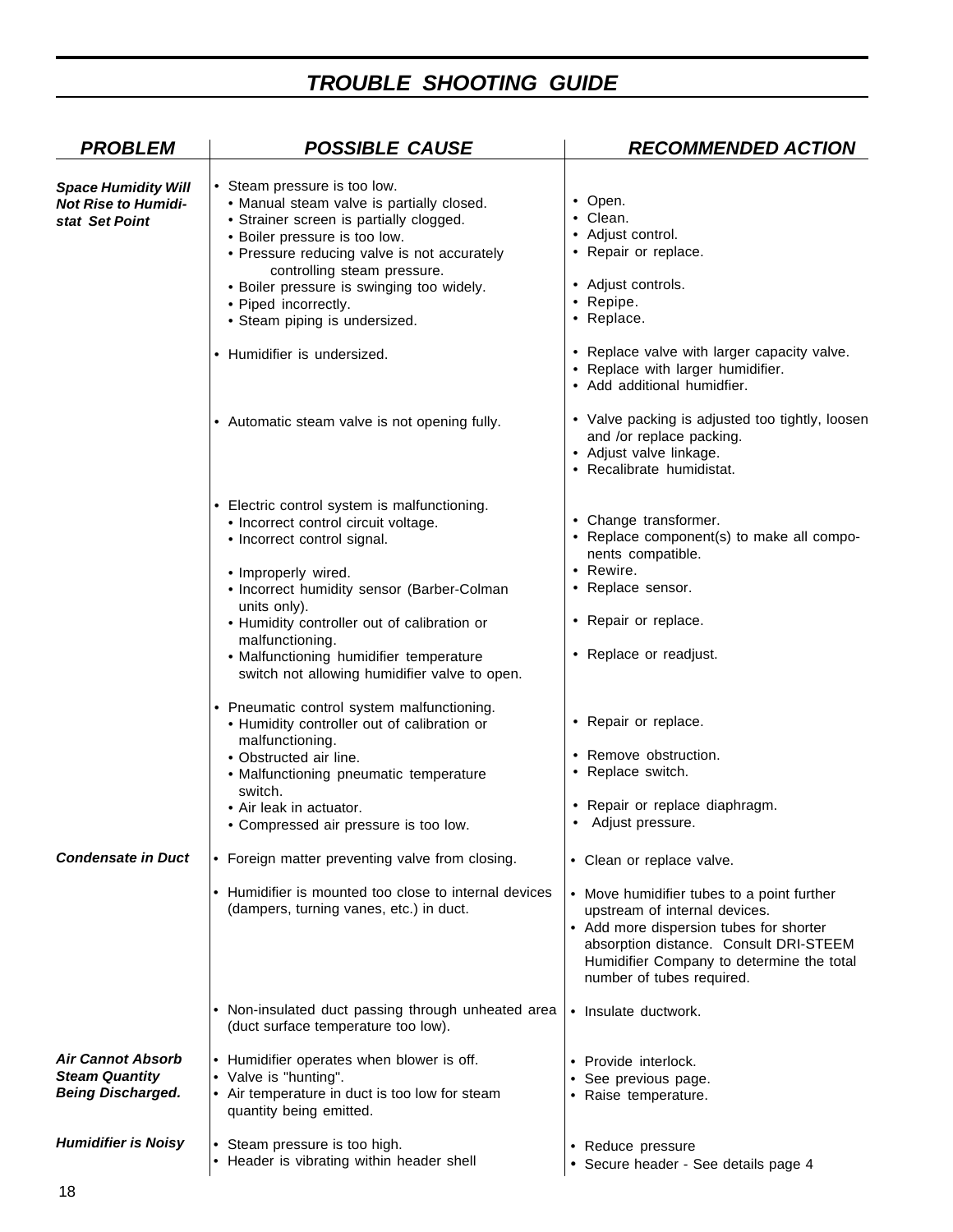### *MAINTENANCE PROCEDURE*

- 1. STRAINER When the system is new the screen should be inspected at least twice during the first year. If found fouled, more frequent inspection and cleaning should be provided.
- 2. STEAM TRAP At least twice a year verify that the steam trap is functioning properly. A blocked steam trap will be cold. A "blowing" steam trap will be hot and noisy and the discharge pipe from it will be hot for a continuous distance up to thirty feet. A properly operating steam trap will be hot and make noise at intervals and the discharge pipe from it will be progressively cooler beginning at the trap.
- 3. VALVE (Pneumatic) Should be inspected annually to be sure that: 1. the valve closes off steam tight, 2. the stem packing is not leaking steam, and 3. the diaphragm in the actuator is not leaking air.

VALVE (Electric Modulating) - Should be inspected annually to be sure that the valve operates freely, closes off steam tight and that the stem packing is not leaking.

VALVE (Solenoid Type) - Inspect annually to verify proper functioning with steam tight shut off.

4. O-RINGS - (Sliding Couplings) - Replace after two or three years of service.

| DATE INSPECTED | PERSONNEL | <b>OBSERVATION</b> | ACTIONS PERFORMED |
|----------------|-----------|--------------------|-------------------|
|                |           |                    |                   |
|                |           |                    |                   |
|                |           |                    |                   |
|                |           |                    |                   |
|                |           |                    |                   |
|                |           |                    |                   |
|                |           |                    |                   |
|                |           |                    |                   |
|                |           |                    |                   |
|                |           |                    |                   |
|                |           |                    |                   |
|                |           |                    |                   |
|                |           |                    |                   |
|                |           |                    |                   |
|                |           |                    |                   |
|                |           |                    |                   |
|                |           |                    |                   |
|                |           |                    |                   |
|                |           |                    |                   |

### *MAINTENANCE SERVICE RECORD*

*Installation Date:*\_\_\_\_\_\_\_\_\_\_\_\_\_\_\_\_\_\_\_\_\_\_\_\_\_\_\_\_ *Installer:*\_\_\_\_\_\_\_\_\_\_\_\_\_\_\_\_\_\_\_\_\_\_\_\_\_\_\_\_\_\_\_\_\_\_\_\_\_\_\_